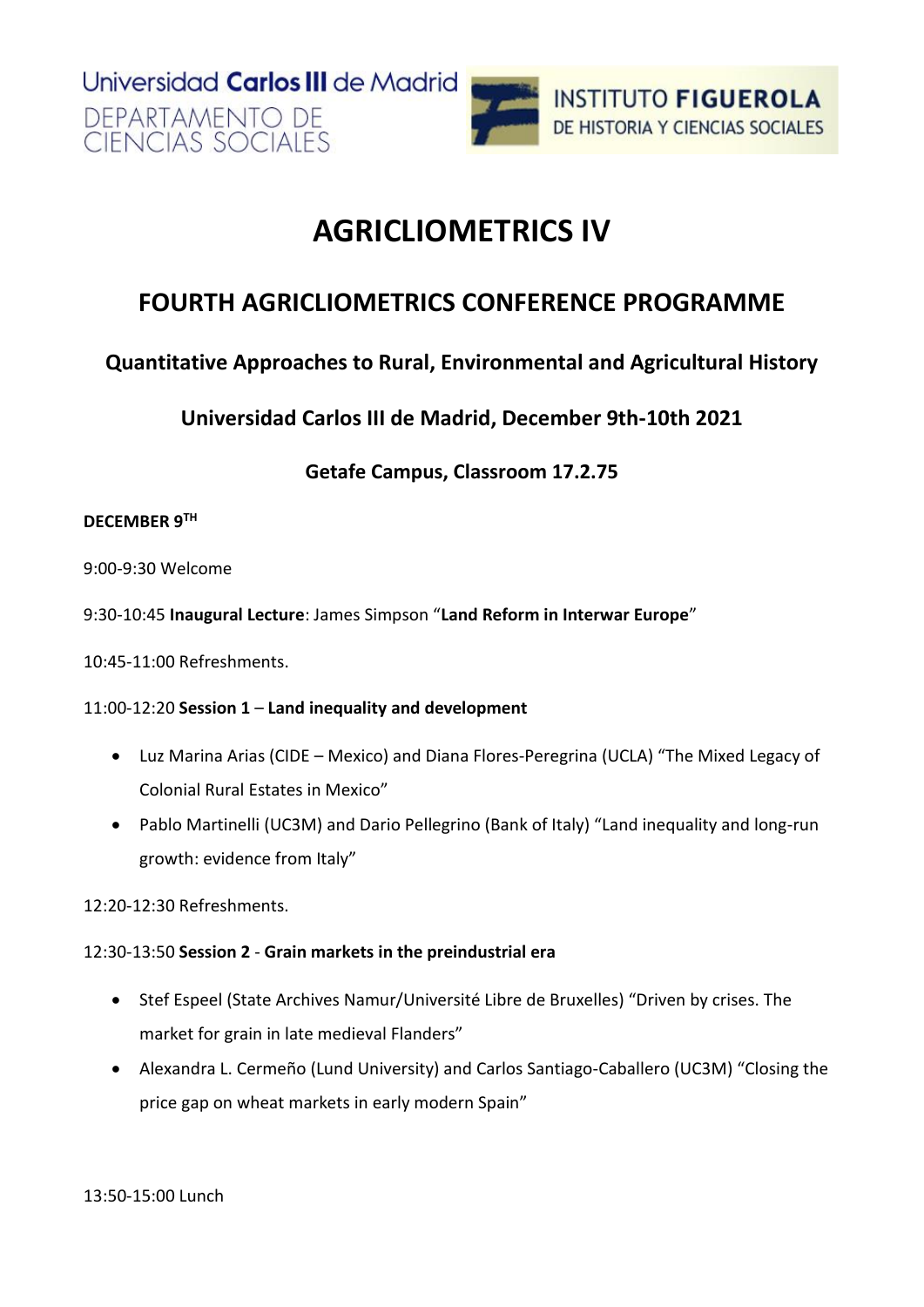



#### 15:00-17:00 **Session 3** – **Agricultural change**

- Erik Hallberg and Lars Nyström (University of Gothenburg) "The regional dynamics of Sweden's agricultural revolution. The project Arable land in Sweden 1810 and 1870"
- Ana Serrano (Universidad de Zaragoza/Instituto Agroalimentario de Aragón), Ignacio Cazcarro (Agencia Aragonesa para la Investigación y el Desarrollo/Universidad de Zaragoza/Instituto Agroalimentario de Aragón) and Miguel Martín-Retortillo (Universidad de Alcalá) "Overcoming aridity? The role of irrigation on the Spanish agricultural production during the second half of the 20th century"
- Eva Fernández (UC3M) "The economic effects of beliefs: religion and wealth in rural America"
- 17:00-17:30 Refreshments

17:30-18:50 **Session 4** – **Viticulture**

- Laura Maravall (University of Alcalá), Sergi Basco (University of Barcelona), and Jordi Domènech (UC3M) "Extractive Agriculture and Permanent Settlement: The Effects of Colonial Viticulture in French Algeria"
- Juan Carmona and James Simpson (UC3M) "Landlords and sharecroppers in wine producing regions: Beaujolais, Catalonia and Tuscany, 1800-1940"

21:30 Conference Dinner (in Madrid downtown).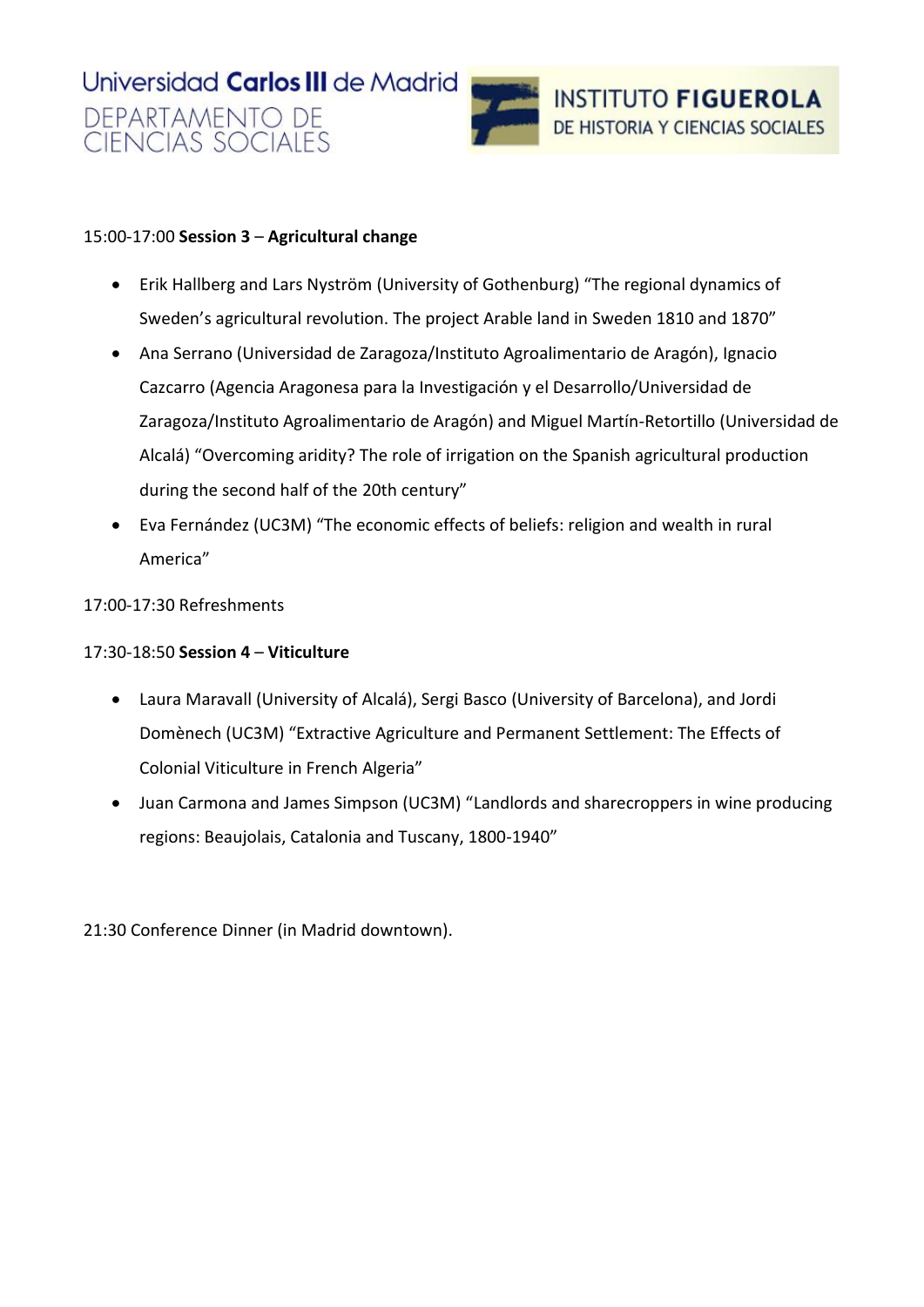# Universidad Carlos III de Madrid DEPARTAMENTO DE<br>CIENCIAS SOCIALES



#### **DECEMBER 10th**

#### 10:00-12:00 **Session 5** – **Energy and mineral resources**

- Xanthi Tsoukli (University of Bamberg), Sofia Enriques (University of Porto), Paul Sharp (University of Southern Denmark) and Christian Vedel (University of Southern Denmark) "The Role of Energy for Economic Development: Denmark without Coal During the First World War"
- Björn Brey (University of Nottingham/Aix-Marseille School of Economics/Université Libre de Bruxelles) "The long-run gains from the early adoption of electricity"
- Cristián Ducoign (Lund University), Frans de Vries (University of Aberdeen), Eoin MacLaughlin (University of Cork), José Peres Cajías (University of Barcelona) "The long shadow of mercury: Bolivian Genuine Savings, 1850 – 2020"

#### 12:00-12:30 Refreshments

#### 12:30-13:50 **Session 6** – **Land inequality and political economy**

- Helena Carvalho (Bank of Portugal) "Land Inequality, Agricultural Productivity and the Portuguese Agrarian Reform (1974-1976)"
- Bárbara Tundidor and Eva Fernández (UC3M) "Landed oligarchy and clean elections in Latin America, 1950-1970"

#### 13:50-15:30 Lunch

#### 15:30-17:30 **Session 7** – **Globalization and agrarian specialization**

- Peter Solar (CEREC, Université Saint-Louis—Bruxelles/University of Oxford) and Brian A'Hearn (University of Oxford) "The Sicilian Lemon Industry"
- Emiliano Travieso (UC3M) "Innovation in Uruguayan livestock farming, 1880-1913: soils, scale, or elites?"
- Ramon Ramon-Muñoz (University of Barcelona) and Alba Roldán (University of Alicante) "Consumption and export growth in the first globalization: the case of the international olive oil market"